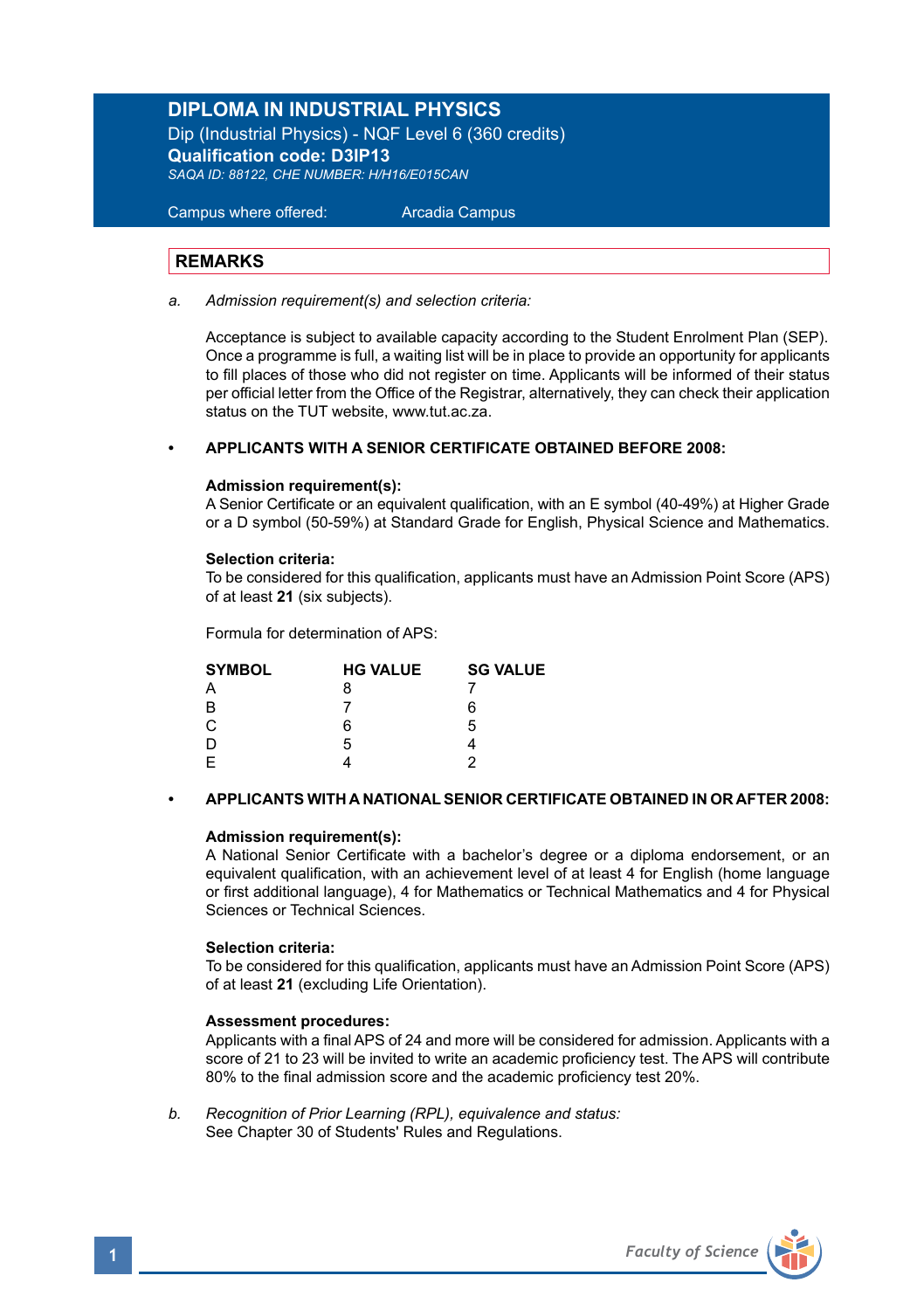- *c. Intake for the qualification:* January only.
- *d. Presentation:* Day classes.
- *e. Minimum duration:* Three years.
- *f. Exclusion and readmission:* See Chapter 2 of Students' Rules and Regulations.
- *g. Work-Integrated Learning I:* See Chapter 5 of Students' Rules and Regulations.
- *h. Textbooks:* Textbooks and other educational material will be required.

Key to asterisks:

Information does not correspond to information on AA72. (Deviations approved by the Senate in June 2015 and September 2015.)

## **CURRICULUM**

| <b>FIRST YEAR</b>                                |                                                                                         |                          |                              |                               |
|--------------------------------------------------|-----------------------------------------------------------------------------------------|--------------------------|------------------------------|-------------------------------|
| <b>CODE</b>                                      | <b>MODULE</b>                                                                           | <b>NQF-L</b>             | <b>CREDIT</b>                | <b>PREREQUISITE MODULE(S)</b> |
| CSKH500<br>GLCH500<br>GLPH500<br><b>MATH500</b>  | Computer Skills I<br>General Chemistry IA<br><b>General Physics IA</b><br>Mathematics I | (5)<br>(5)<br>(5)<br>(5) | (10)<br>(27)<br>(27)<br>(20) |                               |
| <b>FIRST SEMESTER</b>                            |                                                                                         |                          |                              |                               |
| COSH <sub>501</sub><br>ENDH501<br><b>LSKH501</b> | <b>Communication Skills I</b><br><b>Engineering Drawing I</b><br>Life Skills            | (5)<br>(5)<br>(5)        | (9)<br>(15)<br>(2)           |                               |
| <b>SECOND SEMESTER</b>                           |                                                                                         |                          |                              |                               |
| ISPH501                                          | <b>Industrial Physics I</b>                                                             | (5)                      | (10)                         |                               |
|                                                  | TOTAL CREDITS FOR THE FIRST YEAR:                                                       |                          | 120                          |                               |
| <b>SECOND YEAR</b>                               |                                                                                         |                          |                              |                               |

| <b>CODE</b> | <b>MODULE</b>                | <b>NOF-L</b> | <b>CREDIT</b> | <b>PREREQUISITE MODULE(S)</b>                                      |
|-------------|------------------------------|--------------|---------------|--------------------------------------------------------------------|
| CPPH500     | Computer Programming I       | (5)          | (15)          | Computer Skills I<br>General Physics IA<br>Mathematics I           |
| ISPH600     | <b>Industrial Physics II</b> | (6)          | (30)          | General Physics IA<br><b>Industrial Physics I</b><br>Mathematics I |
| MATH600     | Mathematics II               | (6)          | (20)          | General Physics IA<br>Mathematics I                                |
| MTSH500     | Material Science I           | (5)          | (20)          | General Chemistry IA<br><b>General Physics IA</b>                  |

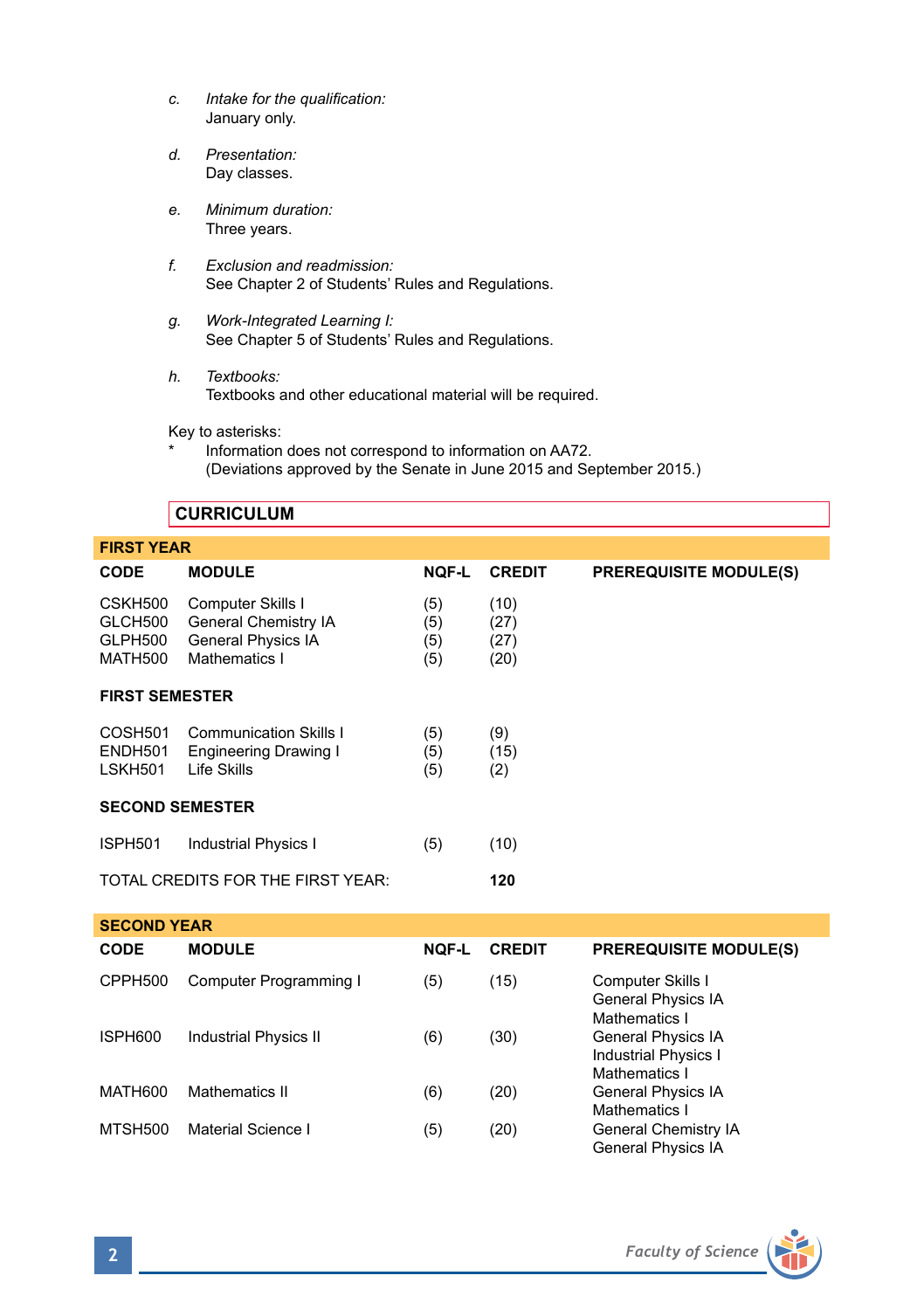**One of the following electives:**

| NCTH500                | Nuclear Technology I               | (5) | (25) | General Chemistry IA<br><b>General Physics IA</b><br><b>Industrial Physics I</b><br>Mathematics I |
|------------------------|------------------------------------|-----|------|---------------------------------------------------------------------------------------------------|
| <b>PTNH500</b>         | Photonics I                        | (5) | (25) | General Chemistry IA<br><b>General Physics IA</b><br><b>Industrial Physics I</b><br>Mathematics I |
| <b>SECOND SEMESTER</b> |                                    |     |      |                                                                                                   |
| ELPH501                | <b>Electronics Principles I</b>    | (5) | (10) | <b>General Physics IA</b>                                                                         |
|                        | TOTAL CREDITS FOR THE SECOND YEAR: |     | 120  |                                                                                                   |
| <b>TUIDD VEAD</b>      |                                    |     |      |                                                                                                   |

| THIRD YEAR                               |                                              |                |               |                                                                     |
|------------------------------------------|----------------------------------------------|----------------|---------------|---------------------------------------------------------------------|
| <b>CODE</b>                              | <b>MODULE</b>                                | <b>NOF-L</b>   | <b>CREDIT</b> | <b>PREREQUISITE MODULE(S)</b>                                       |
| <b>FIRST SEMESTER</b>                    |                                              |                |               |                                                                     |
| ISP306R<br>MTLH501                       | <b>Industrial Physics III</b><br>Metrology I | $(6)^*$<br>(5) | (20)<br>(10)  | Industrial Physics II<br><b>General Physics IA</b><br>Mathematics I |
| MTSH601                                  | <b>Material Science II</b>                   | (6)            | (15)          | Material Science I                                                  |
| One of the following electives:          |                                              |                |               |                                                                     |
| NCTH601<br>PTNH601                       | Nuclear Technology II<br>Photonics II        | (6)<br>(6)     | (15)<br>(15)  | Nuclear Technology I<br>Photonics I                                 |
| <b>SECOND SEMESTER</b>                   |                                              |                |               |                                                                     |
| EXPH601                                  | Work-Integrated Learning I                   | $(6)^*$        | (60)          | Photonics II or<br>Nuclear Technology II                            |
| TOTAL CREDITS FOR THE THIRD YEAR:<br>120 |                                              |                |               |                                                                     |
| TOTAL CREDITS FOR THE QUALIFICATION:     |                                              |                | 360           |                                                                     |

## **MODULE INFORMATION (OVERVIEW OF SYLLABUS)**

The syllabus content is subject to change to accommodate industry changes. Please note that a more detailed syllabus is available at the Department or in the study guide that is applicable to a particular module. At time of publication, the syllabus content was defined as follows:

## **C**

## **COMMUNICATION SKILLS I (COSH501) CONTINUOUS ASSESSMENT**

*(Module custodian: Office of the Executive Dean)* Communication theory. Verbal communication. Interviews. Developing leadership and participation skills. Technical writing skills. Group communication skills. Applied technical writing skills. (Total notional time: 90 hours)

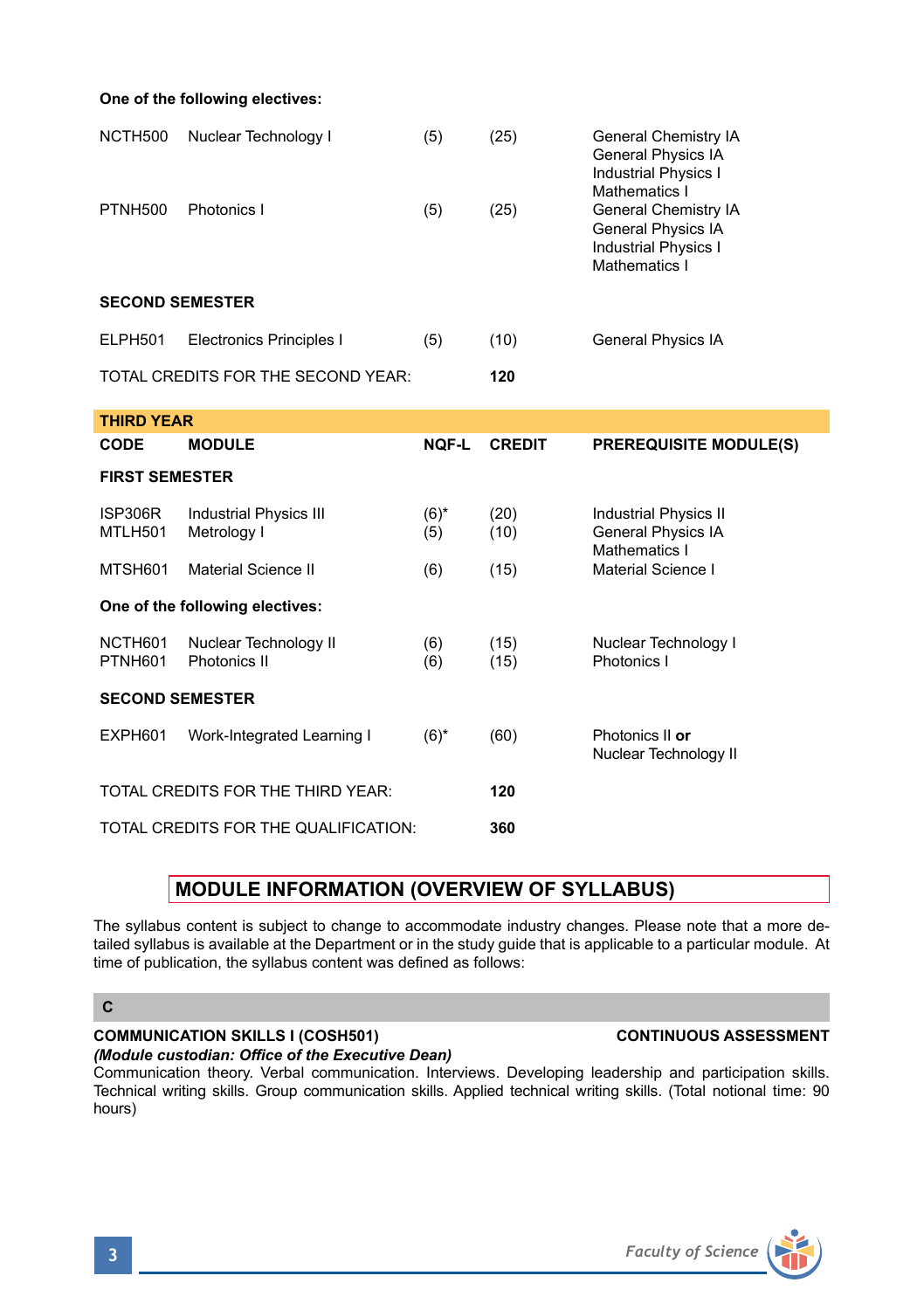## **COMPUTER PROGRAMMING I (CPPH500) 1 X 3-HOUR PAPER**

### *(Module custodian: Department of Computer Science)*

This module accommodates students from a broad spectrum of disciplines and interests. It includes a theoretical as well as a practical component. This module provides an overview coverage of introductory C++ programming. This is a career-focused information and communication technology qualification that will enable a graduate to design and create ICT software solutions using basic object-orientated concepts and technologies. Basic C++ programs, classes, problem solving, OOP, methods, data manipulation, arithmetic operations, decision structures, loop structures, functions. (Total notional time: 150 hours)

### **COMPUTER SKILLS I (CSKH500) CONTINUOUS ASSESSMENT**

## *(Module custodian: End User Computing Unit)*

This module provides students with foundational knowledge in computing fundamentals, essential digital skills in key applications based on MS Office Suite and network basics (i.e. MS Outlook and Internet). Online exams are mapped with End-User Computing: SAQA 49077 (61591) Core Element as well as Internet and Computing Core Certification (IC3). (Total notional time: 100 hours)

## **E**

## **ELECTRONICS PRINCIPLES I (ELPH501) 1 X 3-HOUR PAPER**

### *(Module custodian: Department of Physics)*

Electronic components, measuring instruments, semi-conductor physics, P-N junction diode, laser diodes, bi-polar junction transistor (BJT), multi-stage amplifiers, field-effect transistor (FET), operational amplifier (Op-Amp), sensors and transducers: temperature measurement. (Total notional time: 100 hours)

## **ENGINEERING DRAWING I (ENDH501) CONTINUOUS ASSESSMENT**

## *(Module custodian: Department of Mechanical and Mechatronics Engineering)*

Drawing office practice. Introduction to draughtmanship, projections (orthographic and isometric), intersections of surface, graphic determination of forces in frames, topographical drawing, SBS specification. (Total notional time: 150 hours)

### **G**

## **GENERAL CHEMISTRY IA (GLCH500) 1 X 3-HOUR PAPER**

## *(Module custodian: Department of Chemistry)*

Fundamental concepts of matter and scientific measurements, mass relationships in chemical reaction, reactions in aqueous solutions, electronic structure of atoms, basic concepts in chemical bonding, principles of chemical equilibrium, acids and base equilibria, solubility equilibria, oxidation-reduction reactions, electrochemical cells, chemistry of carbon, classification of hydrocarbons, nomenclature of hydrocarbons. Chemistry practical based on theory with emphasis on basic laboratory techniques. (Total notional time: 270 hours)

## **GENERAL PHYSICS IA (GLPH500) 1 X 3-HOUR PAPER**

## *(Module custodian: Department of Physics)*

Basic mathematics for physics. Introduction to calculus-based physics. Measurements. Kinematics in 1D and 2D. Newton's laws of motion. Dynamics of uniform circular motion. Work energy and power. Impulse and momentum. Rotational kinematics and dynamics. Fluids, temperature and heat. The ideal gas law and kinetic theory. Electric forces and fields. Electric potential energy and the electric potential. Electric circuits. Reflection of light: mirrors, lenses and optical instruments. Practical experiments related to the theory with emphasis on measuring physical quantities. (Total notional time: 270 hours)

## **I**

### **INDUSTRIAL PHYSICS I (ISPH501) CONTINUOUS ASSESSMENT** *(Module custodian: Department of Physics)*

Safety issues in industry. Physics and technology; basic physical principles that govern industrial technology output; work ethics and industrial working conditions. Writing scientific reports. (Total notional time: 100 hours)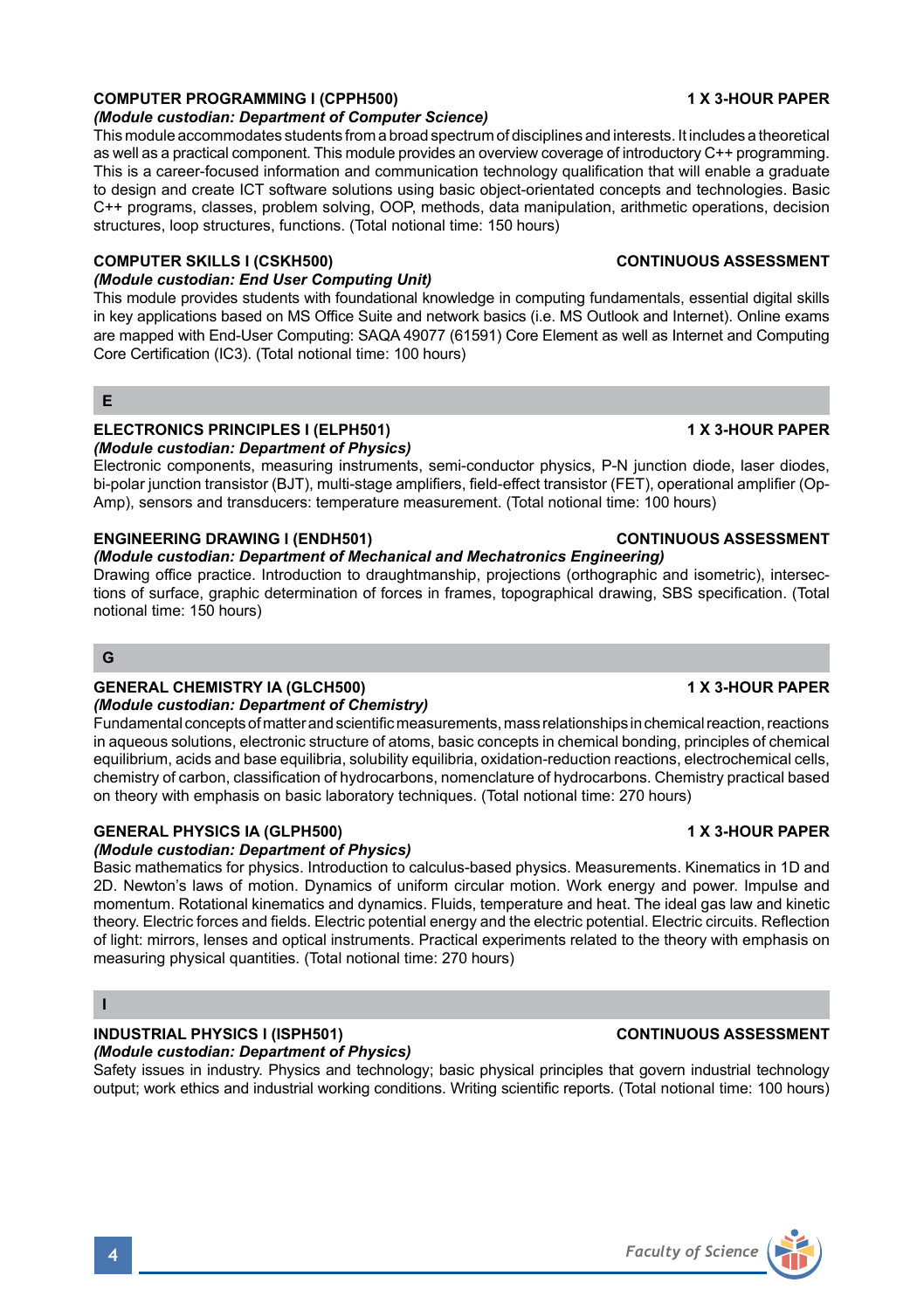## **INDUSTRIAL PHYSICS II (ISPH600) 1 X 3-HOUR PAPER**

## *(Module custodian: Department of Physics)*

Introduction to quantum physics and atomic physics. Nuclear structure, binding energy, models, radioactivity, the decay processes, natural radioactivity, nuclear reactions, nuclear magnetic resonance and magnetic resonance imaging. Applications of nuclear physics (fission, fusion, radiation damage, radiation detectors, uses of radiation). Vacuum technology: vacuum fundamentals, production of vacuum, measurement of vacuum (gauges), sealing techniques in vacuum. Non-destructive testing (NDT), definitions and symbols, visual testing (VT), eddy current testing (ET), liquid penetrant testing (PT) of materials, ultrasonic testing of materials. (Total notional time: 300 hours)

## **INDUSTRIAL PHYSICS III (ISP306R) 1 X 3-HOUR PAPER**

## *(Module custodian: Department of Physics)*

Industrial ventilation: health effects of major indoor air contaminants, ventilation systems, basic testing equipment. Measurements. Vacuum technology: materials in vacuum leak detection, vacuum systems. Non-destructive testing: ultrasonic testing (UT) of materials, magnetic particle testing of materials, radiographic testing of materials. (Total notional time: 200 hours)

## **L**

## **LIFE SKILLS (LSKH501) CONTINUOUS ASSESSMENT**

### *(Module custodian: Directorate of Student Development and Support)*

Personal, socio-emotional and academic skills development for students in higher education. This module includes 1. Intra- and interpersonal skills (e.g. emotional intelligence, relationships, and conflict management); 2. General study skills (e.g. time management, goal setting, learning styles); 3. Health and wellness (e.g. HIV/ AIDS, GBV issues, substance abuse); 4. Student life and adjustment (e.g. identity development, adjusting to a higher education environment); and 5. Financial management. (Total notional time: 20 hours)

## **M**

## **MATERIAL SCIENCE I (MTSH500) 1 X 3-HOUR PAPER**

*(Module custodian: Department of Physics)*

Introduction to materials: atomic structure, atomic and ionic arrangements. Defects in solids. Magnetic properties of materials. Crystalline and polycrystalline material; thermal properties of materials. (Total notional time: 200 hours)

## **MATERIAL SCIENCE II (MTSH601) 1 X 3-HOUR PAPER**

## *(Module custodian: Department of Physics)*

Diffusion in materials, mechanical properties, optical properties of materials, amorphous materials, deformation and strengthening mechanism, solid solutions and phase equilibrium, corrosion and degradation of materials. (Total notional time: 150 hours)

## **MATHEMATICS I (MATH500) 1 X 3-HOUR PAPER**

## *(Module custodian: Department of Mathematics and Statistics)*

Basic mathematics. Differentiation. Integration. Matrices. (Total notional time: 200 hours)

## **MATHEMATICS II (MATH600) 1 X 3-HOUR PAPER**

## *(Module custodian: Department of Mathematics and Statistics)*

Differentiation: logarithmic differentiation, implicit functions, the inverse of trigonometric functions, the hyperbolic functions, parametric functions, applications. Partial differentiation: first-order partial derivatives, small incre-ments, rates of change, changing of the variables, errors. Integration: fundamental integration formulae, factor integration, partial fractions, hyperbolic functions, standard forms, applications. First-order differential equations: introduction and definitions, direct integration, separation of variables, exact equations, linear equations, Bernoulli's equation, applications. (Total notional time: 200 hours)

## **METROLOGY I (MTLH501) 1 X 3-HOUR PAPER**

## *(Module custodian: Department of Physics)*

Standards and standardisation. Components in measuring systems. Measurement in Practice. Calibration of laboratory equipment. Radiometric laboratory. Photometric laboratory. Colorimetric laboratory. Fibre-optic laboratory. Typical equipment and application. (Total notional time: 100 hours)